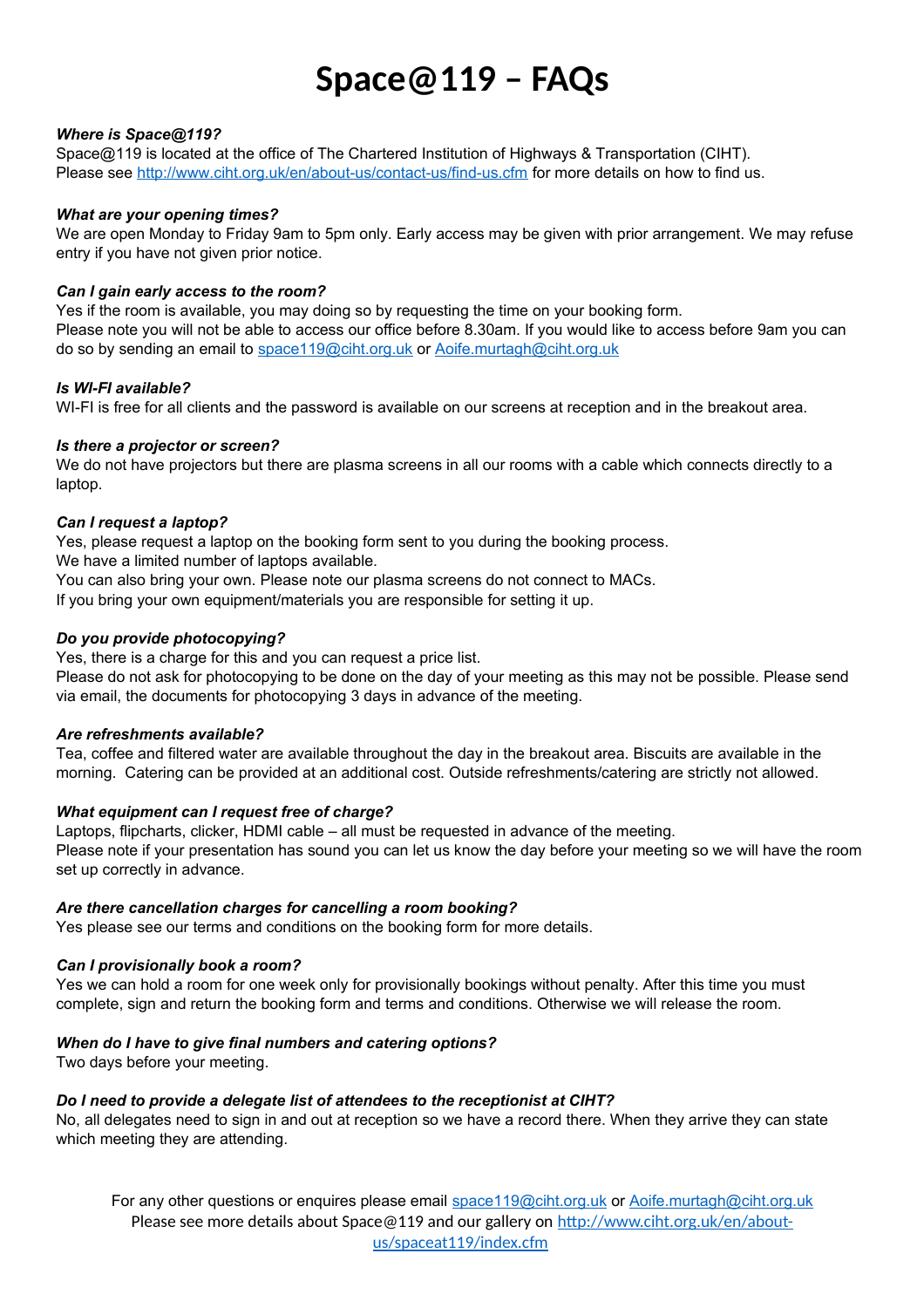# **Space@119 – FAQs**

# *What type of desks and chairs are in the meeting rooms?*

The desks are rectangle shape on wheels which seats approx. 2 people per desk. The chairs have a back on them and arm rests. We do not have round tables available.

#### *Is there a cloak room? Can you store my luggage?*

There is a coat rail in the breakout area and also some wardrobes available to store luggage. Please note CIHT does not take responsibility for these items. Bicycles cannot be left in our reception area.

#### *Is your office wheel chair friendly?*

Yes we have a lift in our office and have a disabled toilet.

#### *What are your room rates for meeting room hire?*

Room rates are sent to you during the booking process or you can request them to be sent to you when making an enquiry. Rates are also available on our website.<http://www.ciht.org.uk/en/about-us/spaceat119/index.cfm>

#### *Are there discounts?*

Registered charities receive 10% discount off room hire. CIHT members receive 10% discount off room hire. 1<sup>st</sup> time bookers receive 25% discount off room hire for first meeting.

#### *If I book a room for the following year are prices likely to change?*

Yes we review our pricing structure every November with new prices coming into effect every January for that year.

#### *What catering options are available?*

We use an external catering company and a menu is sent to you during the booking process.

Please note the caterers have the right to update their prices or change their menu without prior notice. You are not allowed to bring outside catering onsite. If you have a special dietary requirement you need to let us know in advance so we can check with our caterers.

# *Is there parking onsite?*

No we do not provide parking. Please see below a map detailing the nearest carparks.



# *Can I get a courier to delivery items to your office?*

Yes but you need to notify us by email in advance. All items must be clearly labelled with the sender's details and what meeting it is for are on it. If you are getting a courier to collect the items you need to leave them at reception of CIHT and they need to be collected no later than 10am of the next working day. All items must be clearly labelled and you need to inform the receptionist what courier company it is and what time it is being collected.

For any other questions or enquires please email [space119@ciht.org.uk](mailto:space119@ciht.org.uk) or [Aoife.murtagh@ciht.org.uk](mailto:Aoife.murtagh@ciht.org.uk) Please see more details about Space@119 and our gallery on [http://www.ciht.org.uk/en/about](http://www.ciht.org.uk/en/about-us/spaceat119/index.cfm)[us/spaceat119/index.cfm](http://www.ciht.org.uk/en/about-us/spaceat119/index.cfm)